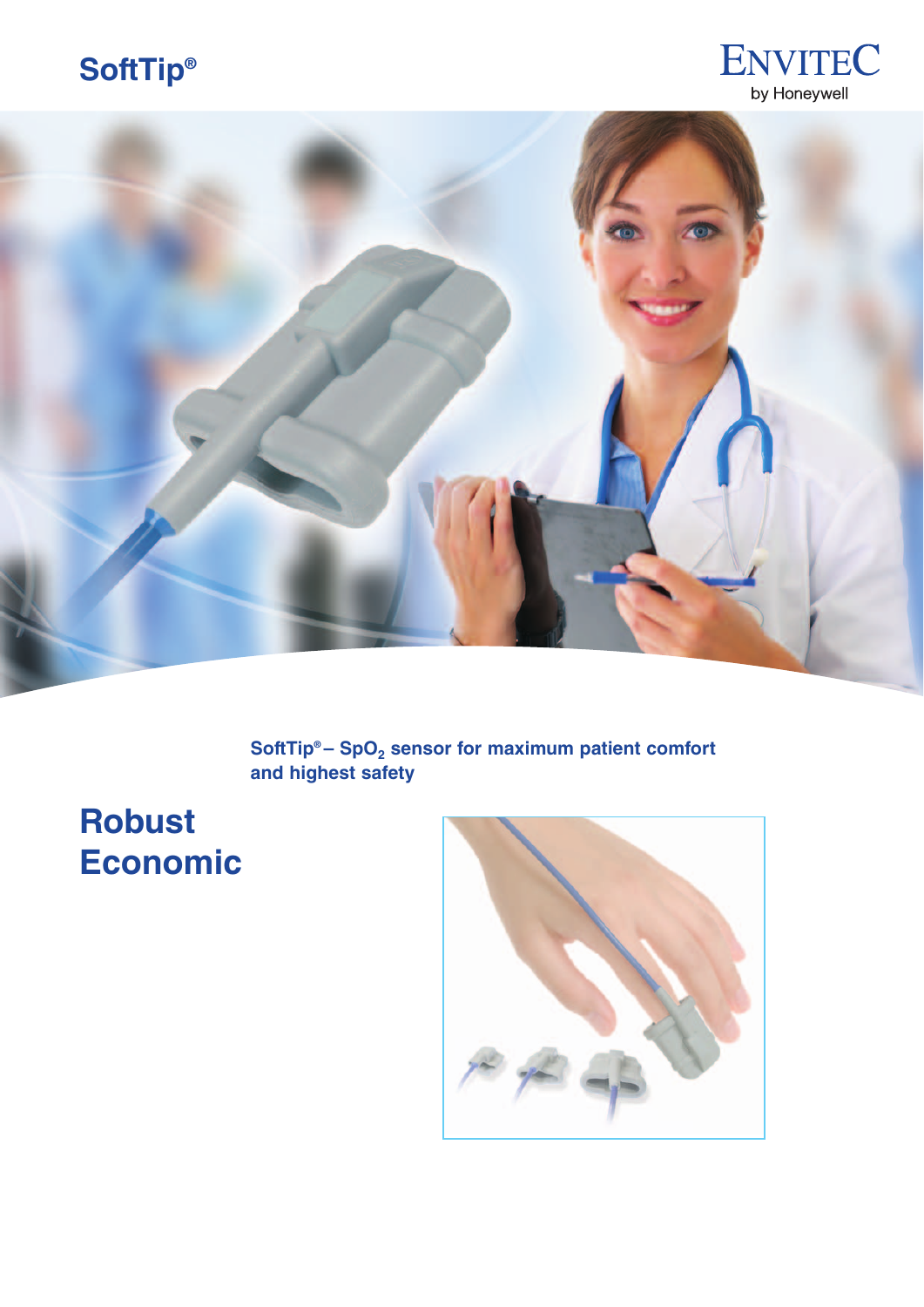

# Durable and reliable



### **EnviteC SoftTip<sup>®</sup> SpO<sub>2</sub> sensors**

- **Maximum safety**
- **Easy handling and optimal cleaning**
- **Maximum resistance to mechanical stress**
- **High wearing comfort**
- **Exceptional measurement reliability**
- **Outstanding cost efficiency**
- **DIN EN ISO 17664 compliant**



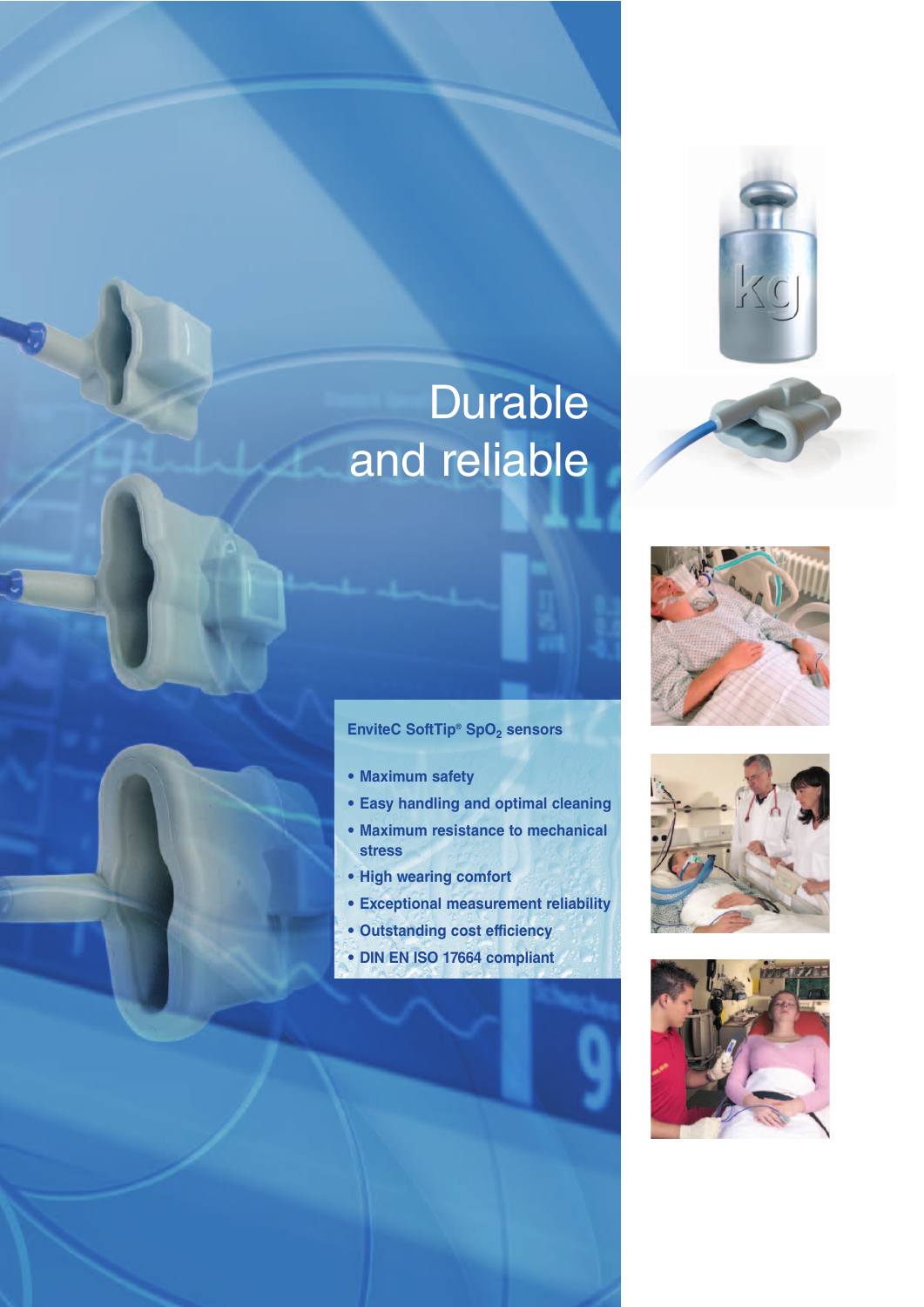

# SoftTip® – highest comfort with remarkable measurement reliability

### **EnviteC solutions bring clear advantages to SpO<sub>2</sub> sensor technology**

#### **Safety and cost efficiency**

With the SoftTip® , EnviteC offers an uncompromising solution: a long-term reusable finger sensor that offers easy cleaning by submersion in cleaning liquid and withstands maximum mechanical stress. This means a rapid return on investment and huge cost savings compared with alternative solutions.

#### **Comfortable and precise**

The unique product design guarantees extraordinarily high patient comfort and exceptionally accurate measurement results. Compatibility with common monitoring devices from all well-known manufacturers is guaranteed.

#### **The right size for all applications**

The SoftTip® sensor is available in three sizes. This ensures that a suitable sensor is available for every patient, from children to adults.



#### **Robust and reliable**

This sheath-like designed sensor is not only resilient to immersion, but also extremely resistant to mechanical stress and resulting failure. The life of the product is three times longer than comparable conventional finger sensors.

#### **Optimum handling and maximum comfort**

Thanks to the ergonomic design, the number of false alarms is greatly reduced. In addition, special silicon tested and proven for its biocompatibility - virtually eliminates the possibility of allergic skin reactions.

#### **Disinfectants and cleaning agents**

All common disinfectants and cleaning agents based on aldehydes, alcohol, amines, lye or quaternary ammonium compounds are suitable for the cleaning and disinfection of SoftTip<sup>®</sup> SpO<sub>2</sub> sensors.

#### **Safety that you can rely on**

EnviteC products are used and trusted throughout the world. Our fully moulded silicon sensor guarantees maximum safety standards for patients and medical staff.